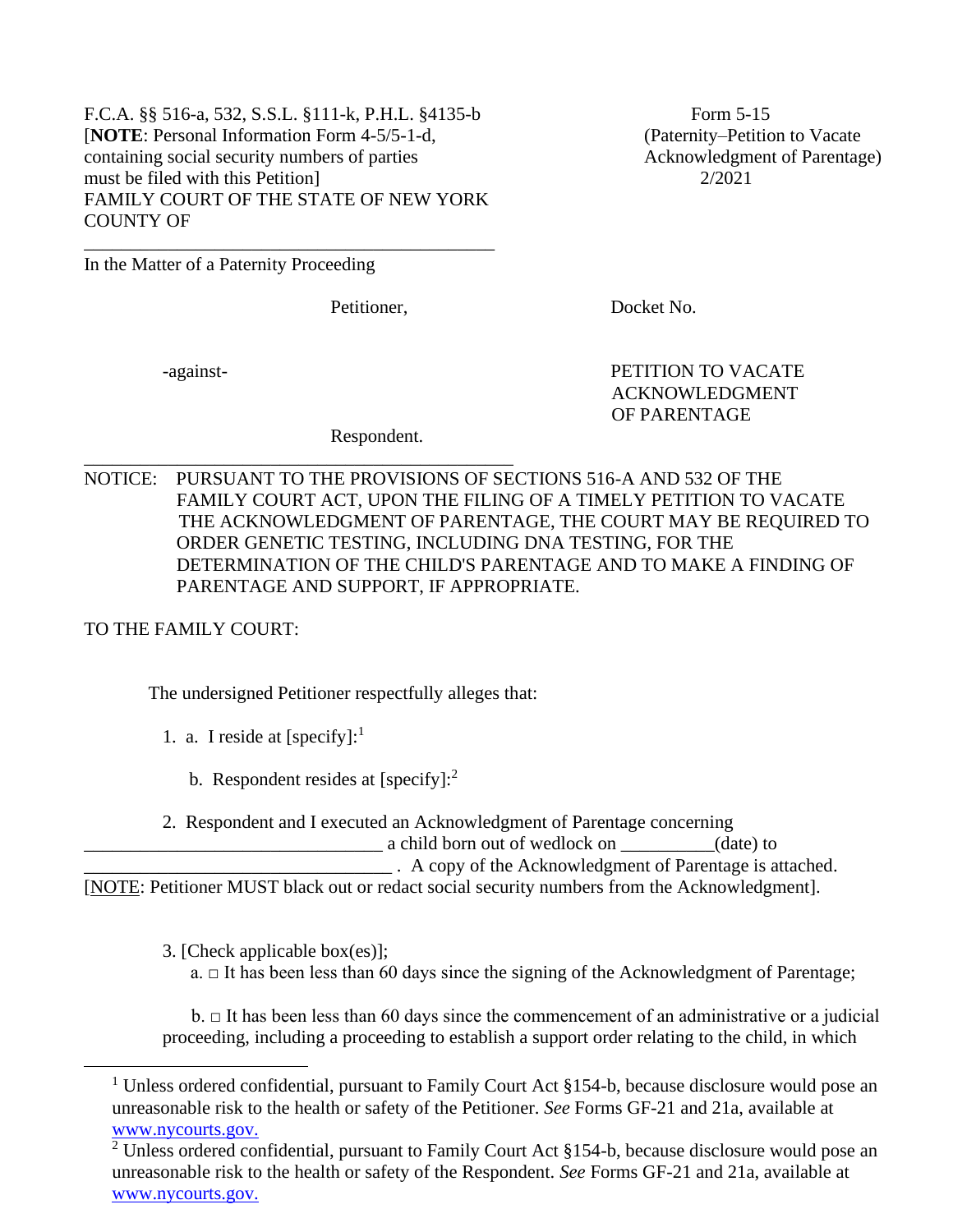either person who signed the Acknowledgment of Parentage is a party.

 $c. \Box$  Sixty days have elapsed since the signing of the Acknowledgment of Parentage. The following fraud, duress or material mistake of fact has occurred [specify]:

4. The Acknowledgment of Parentage should be vacated (rescinded) because: [specify reasons]:

5. [Check box if applicable; if not, SKIP to  $\P[6]$ :  $\Box$  My legal obligation for child support arising from the Acknowledgment of Parentage should be suspended for good cause during the challenge to the Acknowledgment of paternity because [specify]:

6. The subject child  $\Box$  is  $\Box$  is not a Native American child subject to the Indian Child Welfare Act of 1978 (25 U.S.C. §§ 1901-1963).

7. [Check applicable box]:

 $\Box$  I have applied for child support services with the local Department of Social Services.

 $\Box$  I am now applying for child support enforcement services by the filing of this petition.

 $\Box$  I do not wish to make application for child support services.

 $\Box$  I am not eligible for child support enforcement services.

8. Respondent  $\Box$  had  $\Box$  did not have a prior order of support for the above-named child that was payable through the Support Collection Unit.

9. No individual has been adjudicated father of this child, either in this court, or any other court, including a Native American court; and no individual has signed an Acknowledgment of Parentage admitting parentage of this child apart from the Acknowledgment of Parentage sought to be vacated by this Petition  $\Box$  except [specify, if applicable]:

 10. No previous application has been made to any Court or judge for the relief requested in this Petition  $\Box$  except [specify, if applicable]:

WHEREFORE, I request that this Court issue an order vacating the Acknowledgment of Parentage and an order determining that the alleged father is not the father of the above-named child and such other and further relief as may be appropriate under the circumstances.

## **NOTICE:**(1) A COURT ORDER OF SUPPORT RESULTING FROM A PROCEEDING COMMENCED BY THIS APPLICATION (PETITION) SHALL BE ADJUSTED BY THE APPLICATION OF A COST OF LIVING ADJUSTMENT AT THE DIRECTION OF THE SUPPORT COLLECTION UNIT NO EARLIER THAN TWENTY-FOUR MONTHS AFTER SUCH ORDER IS ISSUED, LAST MODIFIED OR LAST ADJUSTED, UPON THE REQUEST OF ANY PARTY TO THE ORDER OR PURSUANT TO PARAGRAPH (2) BELOW. SUCH COST OF LIVING ADJUSTMENT SHALL BE ON NOTICE TO BOTH PARTIES WHO, IF THEY OBJECT TO THE COST OF LIVING ADJUSTMENT, SHALL HAVE THE RIGHT TO BE HEARD BY THE COURT AND TO PRESENT EVIDENCE WHICH THE COURT SHALL CONSIDER IN ADJUSTING THE CHILD SUPPORT ORDER IN ACCORDANCE WITH SECTION FOUR HUNDRED THIRTEEN OF THE FAMILY COURT ACT, KNOWN